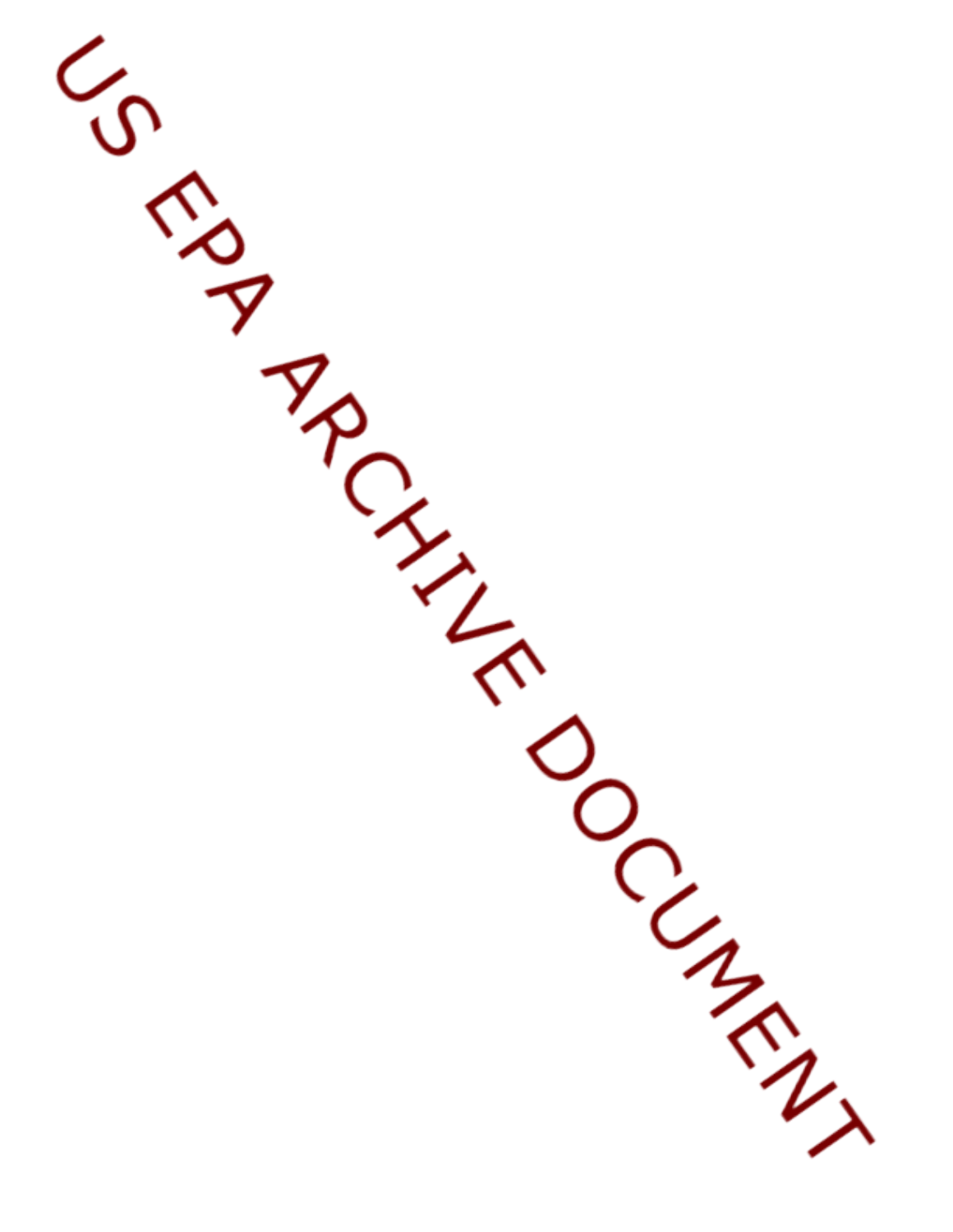**UNITED STATES ENVIRONMENTAL PROTECTION AGENCY** UNITED STATED Office of Research and Development Washington, D.C. 20460 ENVIRONMENTAL TECHNOLOGY **ENTAL PROTEC** VERIFICATION PROGRAM **ENVIRONMENTAL TECHNOLOGY VERIFICATION PROGRAM VERIFICATION STATEMENT** TECHNOLOGY TYPE: **FIELD PORTABLE X-RAY FLUORESCENCE ANALYZER**  APPLICATION: **MEASUREMENT OF METALS IN SOIL**  TECHNOLOGY NAME: **XL SPECTRUM ANALYZER**  COMPANY: **NITON CORPORATION**  ADDRESS: **74 LOOMIS ST. P.O. BOX 368 BEDFORD, MA 01730-0368**  PHONE: **(617) 275-9275** 

The U.S. Environmental Protection Agency (EPA) has created a program to facilitate the deployment of innovative technologies through performance verification and information dissemination. The goal of the Environmental Technology Verification (ETV) Program is to further environmental protection by substantially accelerating the acceptance and use of improved and more cost-effective technologies. The ETV Program is intended to assist and inform those involved in the design, distribution, permitting, and purchase of environmental technologies. This document summarizes the results of a demonstration of the Niton XL Spectrum Analyzer.

## **PROGRAM OPERATION**

The EPA, in partnership with recognized testing organizations, objectively and systematically evaluates the performance of innovative technologies. Together, with the full participation of the technology developer, they develop plans, conduct tests, collect and analyze data, and report findings. The evaluations are conducted according to a rigorous demonstration plan and established protocols for quality assurance. The EPA's National Exposure Research Laboratory, which conducts demonstrations of field characterization and monitoring technologies, selected PRC Environmental Management, Inc., as the testing organization for the performance verification of field portable X-ray fluorescence (FPXRF) analyzers.

## **DEMONSTRATION DESCRIPTION**

In April 1995, the performance of seven FPXRF analyzers was determined under field conditions. Each analyzer was independently evaluated by comparing field analysis results to those obtained using approved reference methods. Standard reference materials (SRM) and performance evaluation (PE) samples also were used to independently assess the accuracy and comparability of each instrument.

The demonstration was designed to detect and measure a series of inorganic analytes in soil. The primary target analytes were arsenic, barium, chromium, copper, lead, and zinc; nickel, iron, cadmium, and antimony were secondary analytes. The demonstration sites were located in Iowa (the RV Hopkins site) and Washington (the ASARCO site). These sites were chosen because they exhibit a wide range of concentrations for most of the target metals and are located in different climatological regions of the United States; combined, they exhibit three distinct soil types: sand, clay, and loam. The conditions at these sites are representative of those environments under which the technology would be expected to operate. Details of the demonstration, including a data summary and

iii



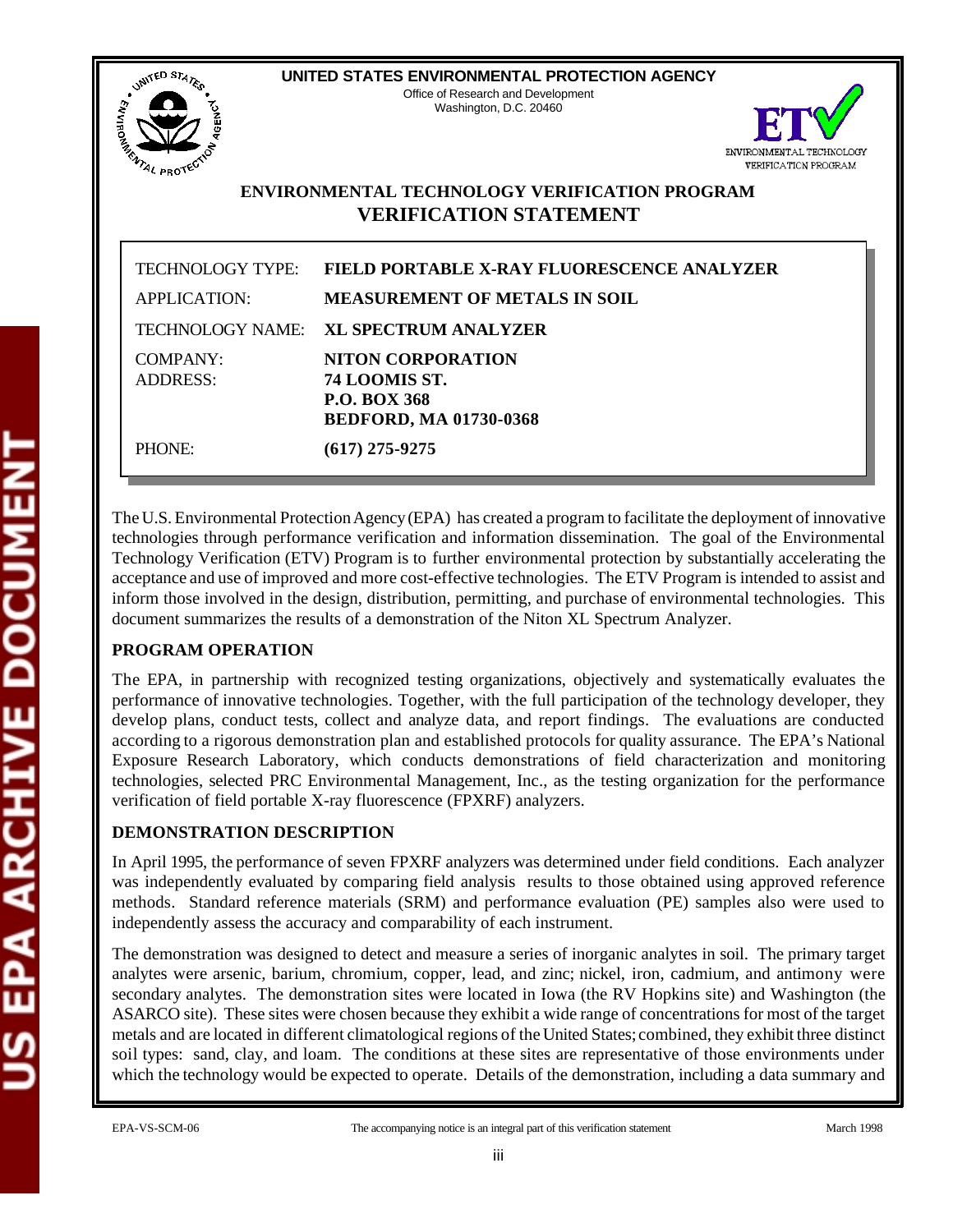discussion of results, may be found in the report entitled "Environmental Technology Verification Report, Field Portable X-ray Fluorescence Analyzer, Niton XL Spectrum Analyzer." The EPA document number for this report is EPA/600/R-97/150.

The EPA Method 6200 was tested and validated using the data derived from this demonstration. This method may be used to support the general application of FPXRF for environmental analysis.

## **TECHNOLOGY DESCRIPTION**

This analyzer operates on the principle of energy dispersive X-ray fluorescence spectroscopy where the characteristic components of the excited X-ray spectrum are analyzed directly by an energy proportional response in an X-ray detector. Energy dispersion affords a highly efficient, full-spectrum measurement that enables the use of low intensity excitation sources (such as radioisotopes) and compact battery-powered, field-portable electronics. FPXRF instruments are designed to provide rapid analysis of metals in soil. This information allows investigation and remediation decisions to be made on-site and reduces the number of samples that need to be submitted for laboratory analysis. In the operation of these instruments, the user must be aware that FPXRF analyzers do not respond well to chromium and that detection limits may be 5 to 10 times greater than conventional laboratory methods. As with all field collection programs, a portion of the samples should be sent to a laboratory for confirmatory analyses.

The Niton XL Spectrum Analyzer was originally designed to produce quantitative data for lead in painted surfaces. This demonstration found that it could also provide quantitative data for metals contamination in soil. It is a handheld instrument, weighing less than 3 pounds, and can be battery powered up to 8 hours. It uses a single radioactive source (cadmium-109) and a silicon pin-diode detector for the analysis of metals in soil using relatively short count times (60 seconds). The single radioactive source limits the number of analytes that can be detected. For the purposes of this demonstration, the XL Spectrum Analyzer's "SOILAIR" software was configured to report concentrations of arsenic, chromium, copper, lead, and zinc in soil samples. The XL Spectrum Analyzer was initially calibrated by the developer using the Compton normalization method to quantitate metals. The XL Spectrum Analyzer can conduct *in situ* measurements or measure samples in cups. The cost of the Niton XL Spectrum Analyzer was \$11,990 at the time of the demonstration, or it could be leased for \$2,200 per month.

## **VERIFICATION OF PERFORMANCE**

The performance characteristics of the Niton XL Spectrum Analyzer include the following:

- **Detection limits:** Precision-based detection limits were determined by collecting 10 replicate measurements on site-specific soil samples with metals concentrations 2 to 5 times the expected MDLs. The results were 130 milligrams per kilogram (mg/kg) or less for all of the reported target analytes except chromium, which was determined to be 900 mg/kg.
- **Throughput:** Average throughput was 20 25 analyses per hour using a live count time of 60 seconds. This rate only represents the analysis time since different personnel were used to prepare the samples.
- **Drift:** This was evaluated using the results of an analysis of an SRM calibration check sample which contained quantifiable levels of arsenic, copper, lead, zinc, and iron. Over the course of the demonstration, this sample was analyzed approximately 100 times. The mean recovery for these analytes was between 85 and 140 percent. The drift RSD for the mean recovery of these analytes was less than 8 percent.
- **Completeness:** The XL Spectrum Analyzer produced results for 1,258 of the 1,260 samples for a completeness of 99.8 percent. The two lost data points were a consequence of operator error.
- **Blank results:** More than 100 lithium carbonate blanks were analyzed during the demonstration. None of the reported analytes were observed above the method detection limits.
- **Precision:** The goal of the demonstration was to achieve relative standard deviations (RSD) less than 20 percent at analyte concentrations of 5 to 10 times the method detection limits. The RSD value for arsenic was